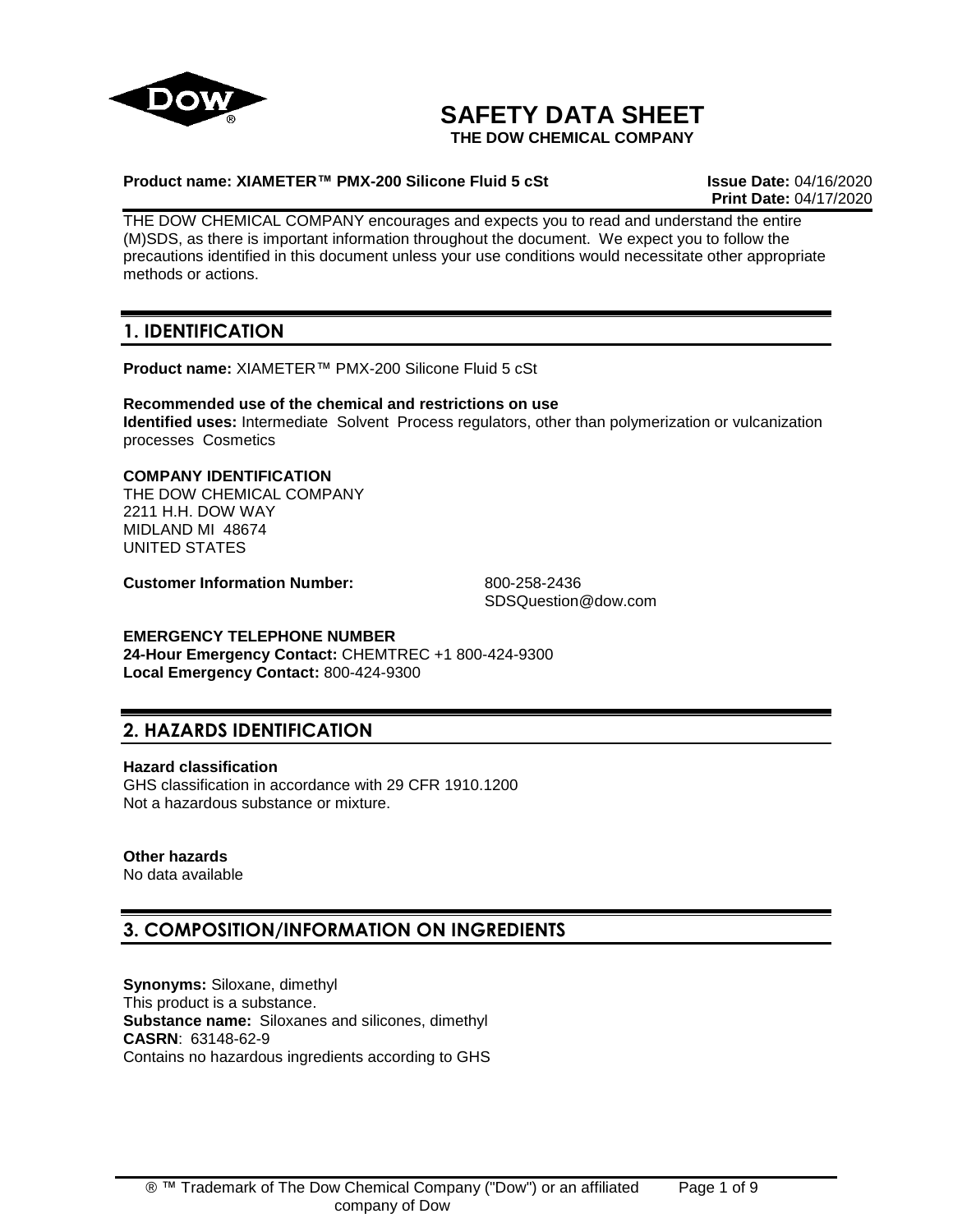# **4. FIRST AID MEASURES**

## **Description of first aid measures**

#### **General advice:**

If potential for exposure exists refer to Section 8 for specific personal protective equipment.

**Inhalation:** Move person to fresh air and keep comfortable for breathing; consult a physician.

**Skin contact:** Wash off with plenty of water.

**Eye contact:** Flush eyes thoroughly with water for several minutes. Remove contact lenses after the initial 1-2 minutes and continue flushing for several additional minutes. If effects occur, consult a physician, preferably an ophthalmologist.

**Ingestion:** No emergency medical treatment necessary.

#### **Most important symptoms and effects, both acute and delayed:**

Aside from the information found under Description of first aid measures (above) and Indication of immediate medical attention and special treatment needed (below), any additional important symptoms and effects are described in Section 11: Toxicology Information.

#### **Indication of any immediate medical attention and special treatment needed**

**Notes to physician:** No specific antidote. Treatment of exposure should be directed at the control of symptoms and the clinical condition of the patient.

# **5. FIREFIGHTING MEASURES**

#### **Extinguishing media**

**Suitable extinguishing media:** Water spray. Alcohol-resistant foam. Carbon dioxide (CO2). Dry chemical.

**Unsuitable extinguishing media:** None known..

## **Special hazards arising from the substance or mixture**

**Hazardous combustion products:** Carbon oxides. Silicon oxides.

**Unusual Fire and Explosion Hazards:** Exposure to combustion products may be a hazard to health.. Fire burns more vigorously than would be expected..

#### **Advice for firefighters**

**Fire Fighting Procedures:** Use water spray to cool unopened containers.. Evacuate area.. Fire residues and contaminated fire extinguishing water must be disposed of in accordance with local regulations..

Use extinguishing measures that are appropriate to local circumstances and the surrounding environment. Remove undamaged containers from fire area if it is safe to do so.

**Special protective equipment for firefighters:** Wear self-contained breathing apparatus for firefighting if necessary.. Use personal protective equipment..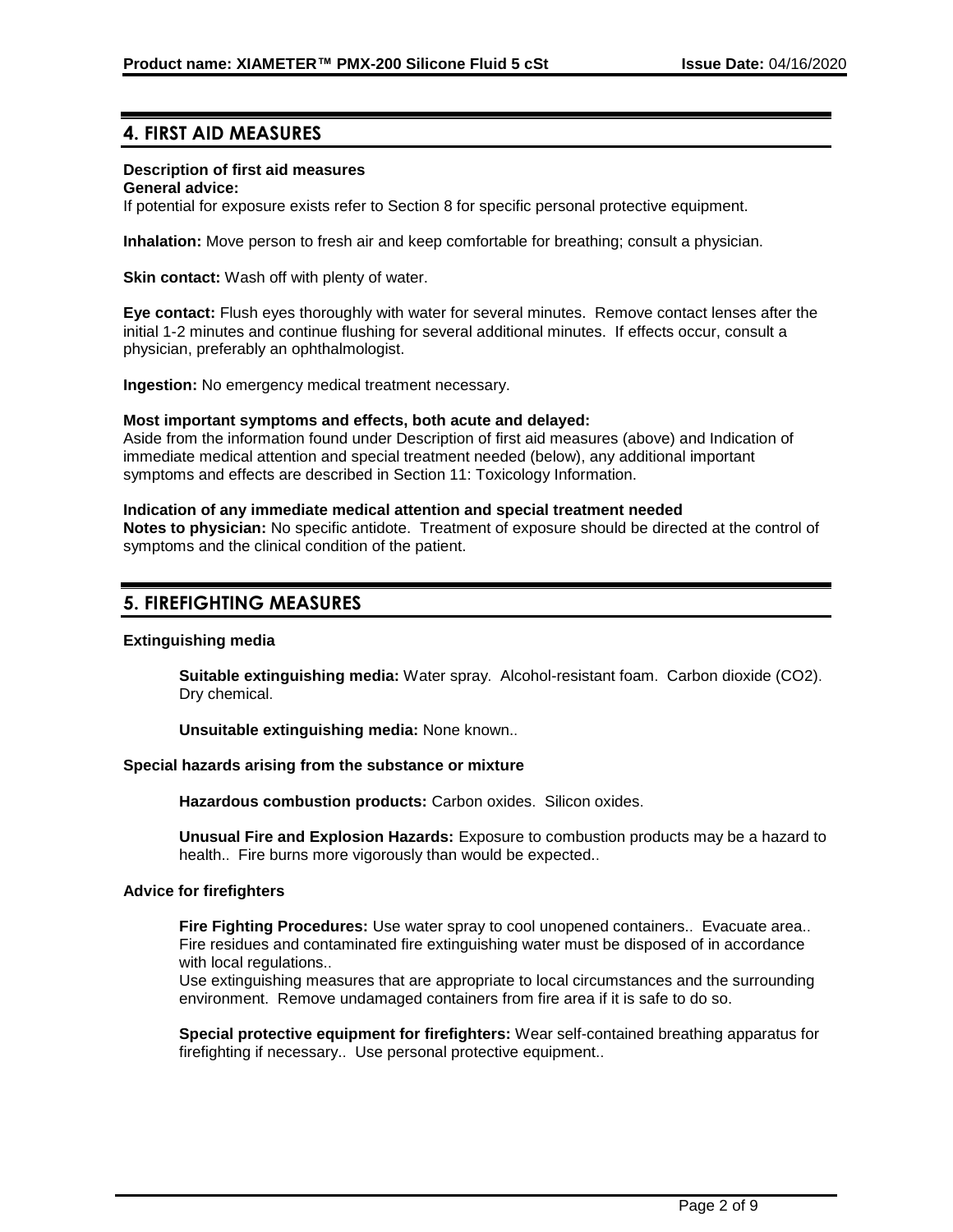# **6. ACCIDENTAL RELEASE MEASURES**

**Personal precautions, protective equipment and emergency procedures:** Remove all sources of ignition. Follow safe handling advice and personal protective equipment recommendations.

**Environmental precautions:** Discharge into the environment must be avoided. Prevent further leakage or spillage if safe to do so. Prevent spreading over a wide area (e.g. by containment or oil barriers). Retain and dispose of contaminated wash water. Local authorities should be advised if significant spillages cannot be contained.

**Methods and materials for containment and cleaning up:** Soak up with inert absorbent material. Clean up remaining materials from spill with suitable absorbant. Local or national regulations may apply to releases and disposal of this material, as well as those materials and items employed in the cleanup of releases. You will need to determine which regulations are applicable. For large spills, provide dyking or other appropriate containment to keep material from spreading. If dyked material can be pumped, store recovered material in appropriate container. Dispose of saturated absorbent or cleaning materials appropriately, since spontaneous heating may occur. See sections: 7, 8, 11, 12 and 13.

# **7. HANDLING AND STORAGE**

**Precautions for safe handling:** Take care to prevent spills, waste and minimize release to the environment. Handle in accordance with good industrial hygiene and safety practice. CONTAINERS MAY BE HAZARDOUS WHEN EMPTY. Since emptied containers retain product residue follow all (M)SDS and label warnings even after container is emptied. Use only with adequate ventilation. See Engineering measures under EXPOSURE CONTROLS/PERSONAL PROTECTION section.

**Conditions for safe storage:** Keep in properly labelled containers. Store in accordance with the particular national regulations.

Do not store with the following product types: Strong oxidizing agents. Unsuitable materials for containers**:** None known.

# **8. EXPOSURE CONTROLS/PERSONAL PROTECTION**

#### **Control parameters**

If exposure limits exist, they are listed below. If no exposure limits are displayed, then no values are applicable.

## **Exposure controls**

**Engineering controls:** Use local exhaust ventilation, or other engineering controls to maintain airborne levels below exposure limit requirements or guidelines. If there are no applicable exposure limit requirements or guidelines, general ventilation should be sufficient for most operations. Local exhaust ventilation may be necessary for some operations.

# **Individual protection measures**

**Eye/face protection:** Use safety glasses (with side shields).

#### **Skin protection**

**Hand protection:** Use gloves chemically resistant to this material when prolonged or frequently repeated contact could occur. Examples of preferred glove barrier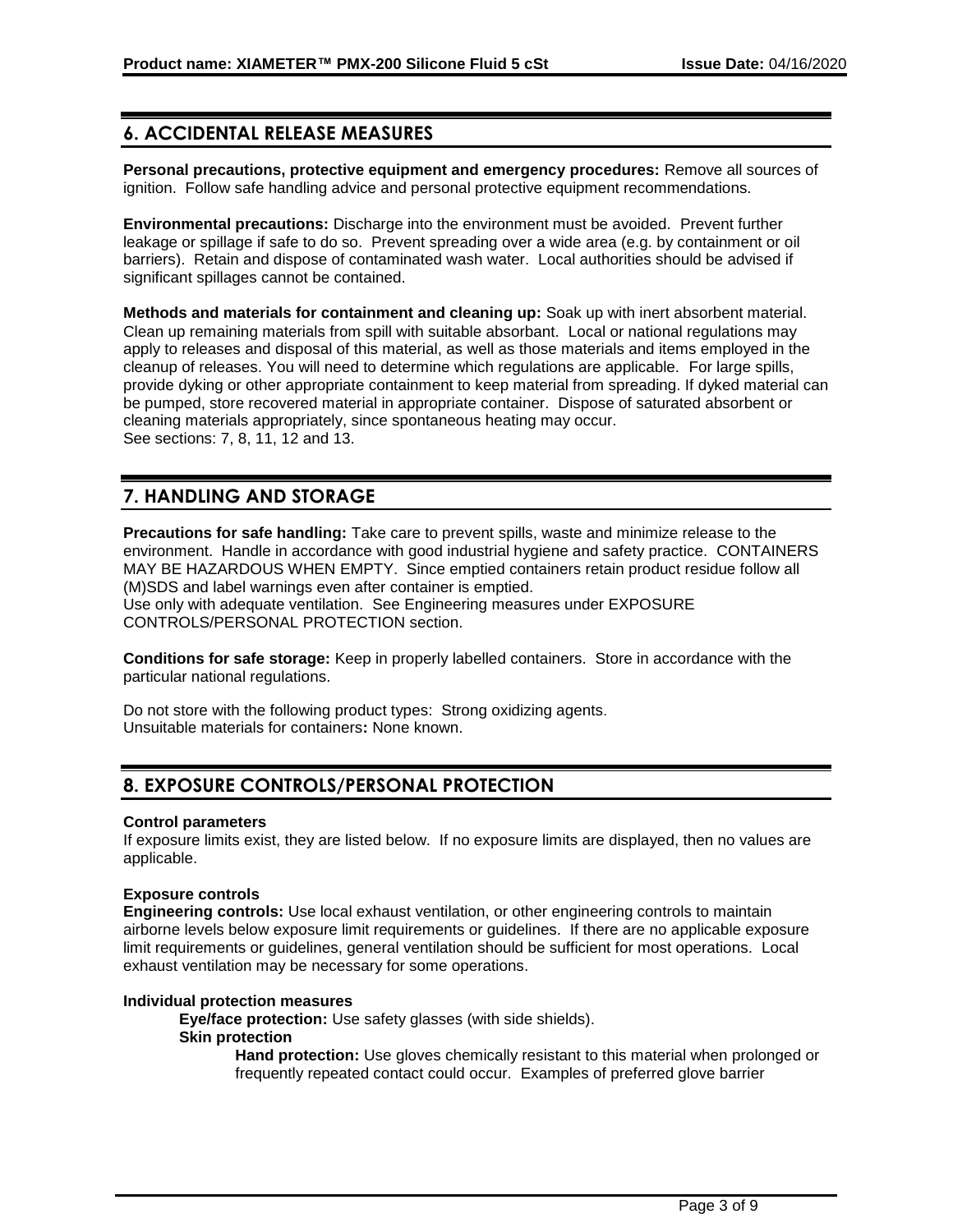materials include: Butyl rubber. Neoprene. Nitrile/butadiene rubber ("nitrile" or "NBR"). Ethyl vinyl alcohol laminate ("EVAL"). Polyvinyl alcohol ("PVA"). Polyvinyl chloride ("PVC" or "vinyl"). Viton. Examples of acceptable glove barrier materials include: Natural rubber ("latex"). NOTICE: The selection of a specific glove for a particular application and duration of use in a workplace should also take into account all relevant workplace factors such as, but not limited to: Other chemicals which may be handled, physical requirements (cut/puncture protection, dexterity, thermal protection), potential body reactions to glove materials, as well as the instructions/specifications provided by the glove supplier. **Other protection:** Wear clean, body-covering clothing.

**Respiratory protection:** Respiratory protection should be worn when there is a potential to exceed the exposure limit requirements or guidelines. If there are no applicable exposure limit requirements or guidelines, wear respiratory protection when adverse effects, such as respiratory irritation or discomfort have been experienced, or where indicated by your risk assessment process. For most conditions, no respiratory protection should be needed; however, if material is heated or sprayed, use an approved air-purifying respirator. The following should be effective types of air-purifying respirators: Organic vapor cartridge with a particulate pre-filter.

# **9. PHYSICAL AND CHEMICAL PROPERTIES**

# **Appearance**

| <b>Physical state</b>                             | liquid                             |  |
|---------------------------------------------------|------------------------------------|--|
| Color                                             | colourless                         |  |
| Odor                                              | none                               |  |
| <b>Odor Threshold</b>                             | No data available                  |  |
| рH                                                | No data available                  |  |
| <b>Melting point/range</b>                        | No data available                  |  |
| <b>Freezing point</b>                             | No data available                  |  |
| Boiling point (760 mmHg)                          | $> 35 °C$ ( $> 95 °F$ )            |  |
| <b>Flash point</b>                                | closed cup > 101.1 °C $(214.0 °F)$ |  |
| <b>Evaporation Rate (Butyl Acetate</b><br>$= 1$   | No data available                  |  |
| <b>Flammability (solid, gas)</b>                  | Not applicable                     |  |
| <b>Flammability (liquids)</b>                     | Ignitable (see flash point)        |  |
| <b>Lower explosion limit</b>                      | No data available                  |  |
| <b>Upper explosion limit</b><br>No data available |                                    |  |
| <b>Vapor Pressure</b>                             | No data available                  |  |
| <b>Relative Vapor Density (air = 1)</b>           | No data available                  |  |
| <b>Relative Density (water = 1)</b>               | 0.915                              |  |
| <b>Water solubility</b>                           | No data available                  |  |
| <b>Partition coefficient: n-</b><br>octanol/water | No data available                  |  |
| <b>Auto-ignition temperature</b>                  | $> 400 °C$ ( $> 752 °F$ )          |  |
| <b>Decomposition temperature</b>                  | No data available                  |  |
| <b>Kinematic Viscosity</b>                        | 5 cSt at 25 °C (77 °F)             |  |
|                                                   |                                    |  |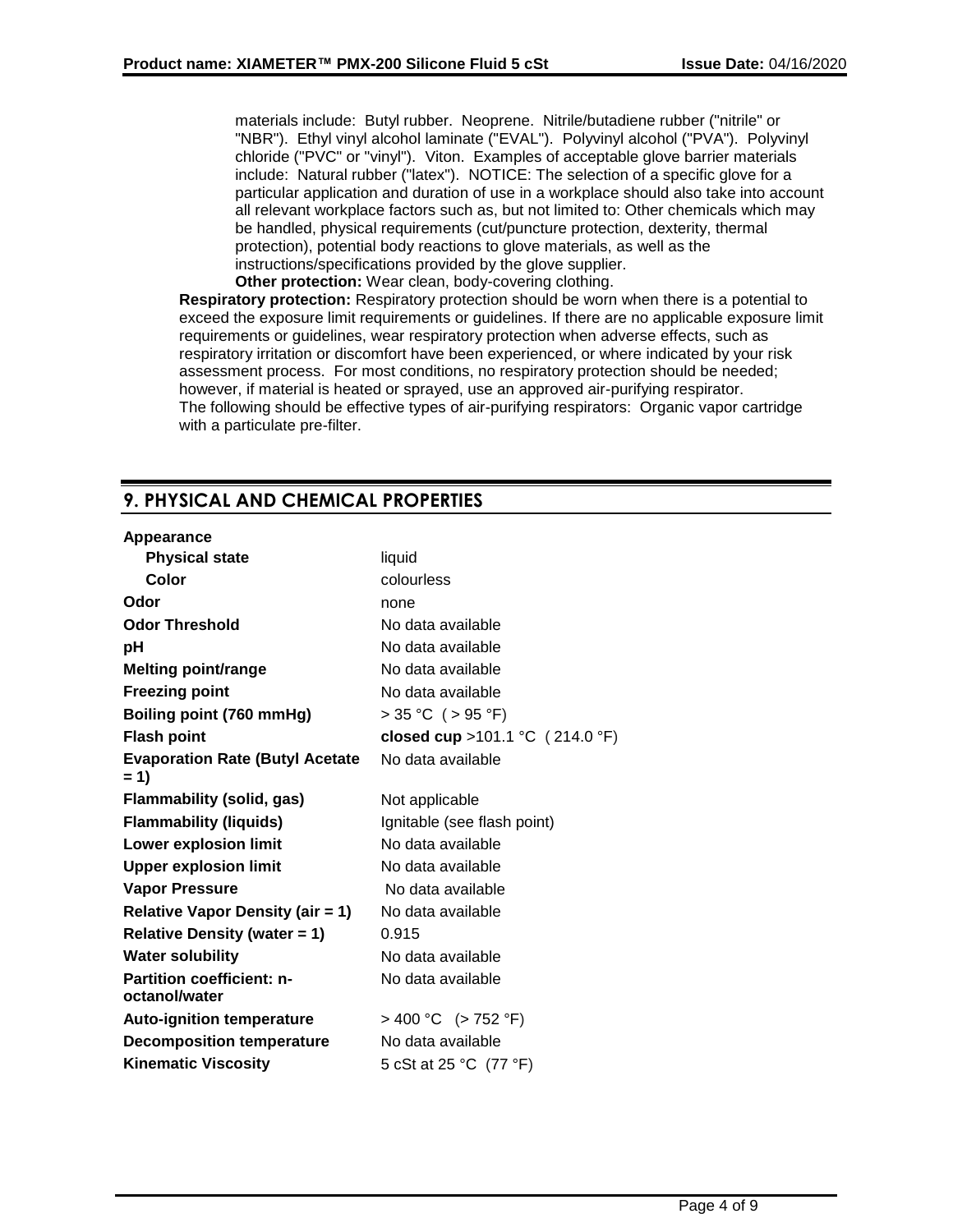| <b>Explosive properties</b> | Not explosive                                            |
|-----------------------------|----------------------------------------------------------|
| <b>Oxidizing properties</b> | The substance or mixture is not classified as oxidizing. |
| Molecular weight            | No data available                                        |
| Particle size               | Not applicable                                           |

NOTE: The physical data presented above are typical values and should not be construed as a specification.

# **10. STABILITY AND REACTIVITY**

**Reactivity:** Not classified as a reactivity hazard.

**Chemical stability:** Stable under normal conditions.

**Possibility of hazardous reactions:** Can react with strong oxidizing agents. When heated to temperatures above 150 °C (300 °F) in the presence of air, trace quantities of formaldehyde may be released. Adequate ventilation is required.

**Conditions to avoid:** None known.

**Incompatible materials:** Oxidizing agents

#### **Hazardous decomposition products:**

Decomposition products can include and are not limited to: Formaldehyde.

# **11. TOXICOLOGICAL INFORMATION**

*Toxicological information appears in this section when such data is available.*

#### **Information on likely routes of exposure**

Inhalation, Eye contact, Skin contact, Ingestion.

#### **Acute toxicity (represents short term exposures with immediate effects - no chronic/delayed effects known unless otherwise noted)**

#### **Acute oral toxicity**

Very low toxicity if swallowed. Harmful effects not anticipated from swallowing small amounts.

For this family of materials: LD50, Rat, male and female, > 48,500 mg/kg

## **Acute dermal toxicity**

Prolonged skin contact is unlikely to result in absorption of harmful amounts.

For this family of materials: LD50, Rabbit, > 2,000 mg/kg No deaths occurred at this concentration.

#### **Acute inhalation toxicity**

At room temperature, exposure to vapor is minimal due to low volatility. Vapor from heated material or mist may cause respiratory irritation.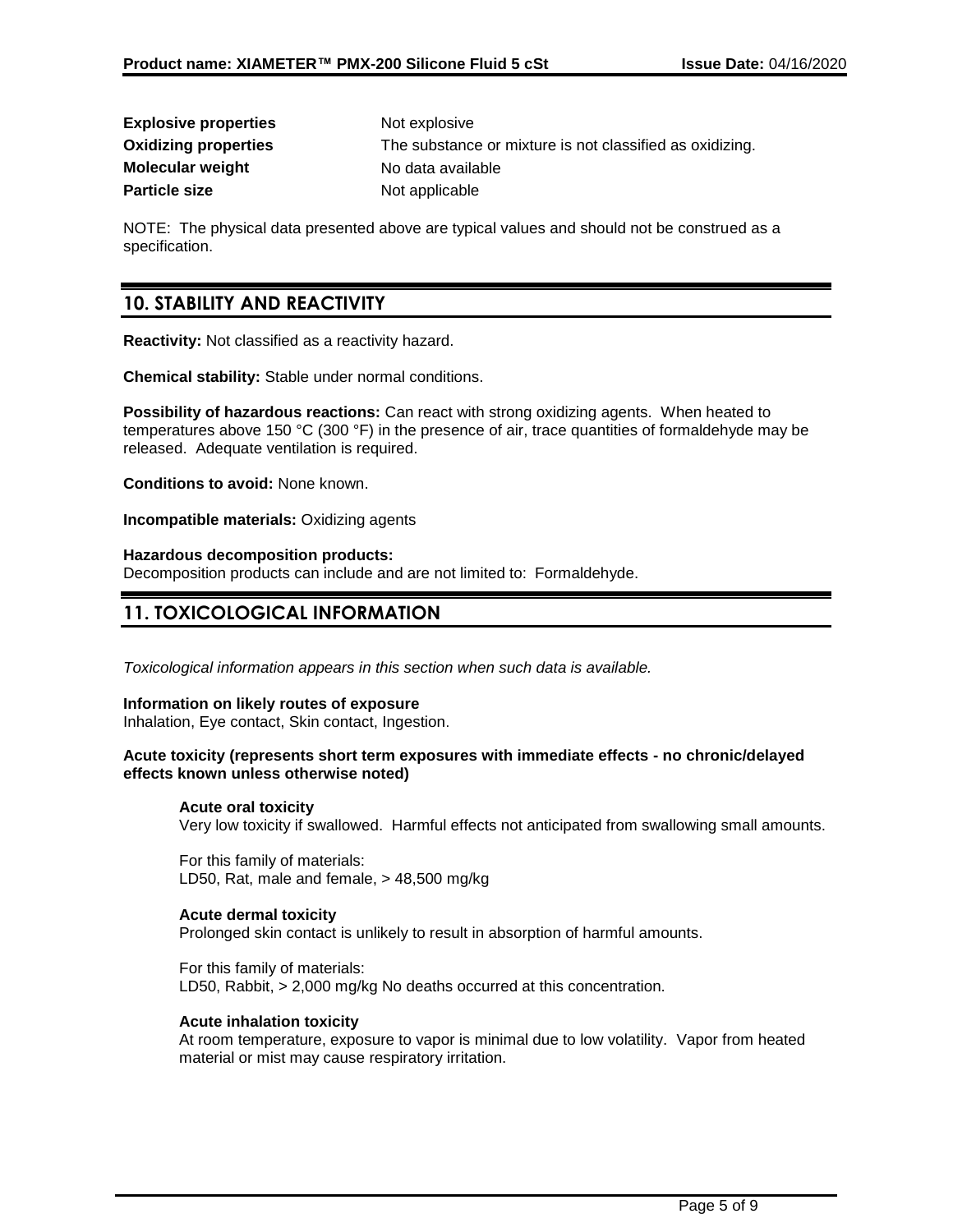As product: The LC50 has not been determined.

## **Skin corrosion/irritation**

Based on information for component(s): Brief contact is essentially nonirritating to skin.

# **Serious eye damage/eye irritation**

Based on information for component(s): May cause slight temporary eye irritation. Corneal injury is unlikely. May cause mild eye discomfort.

# **Sensitization**

For skin sensitization: Did not cause allergic skin reactions when tested in guinea pigs.

For respiratory sensitization: No relevant data found.

# **Specific Target Organ Systemic Toxicity (Single Exposure)**

Available data are inadequate to determine single exposure specific target organ toxicity.

# **Aspiration Hazard**

Based on physical properties, not likely to be an aspiration hazard.

## **Chronic toxicity (represents longer term exposures with repeated dose resulting in chronic/delayed effects - no immediate effects known unless otherwise noted)**

## **Specific Target Organ Systemic Toxicity (Repeated Exposure)**

For this family of materials: Based on available data, repeated exposures are not anticipated to cause significant adverse effects.

## **Carcinogenicity**

For this family of materials: Did not cause cancer in long-term animal studies which used routes of exposure considered relevant to industrial handling.

## **Teratogenicity**

For this family of materials: Did not cause birth defects or any other fetal effects in laboratory animals.

## **Reproductive toxicity**

For this family of materials: In animal studies, did not interfere with reproduction.

## **Mutagenicity**

For this family of materials: In vitro genetic toxicity studies were negative. Animal genetic toxicity studies were negative.

# **12. ECOLOGICAL INFORMATION**

*Ecotoxicological information appears in this section when such data is available.*

**Toxicity** No data available.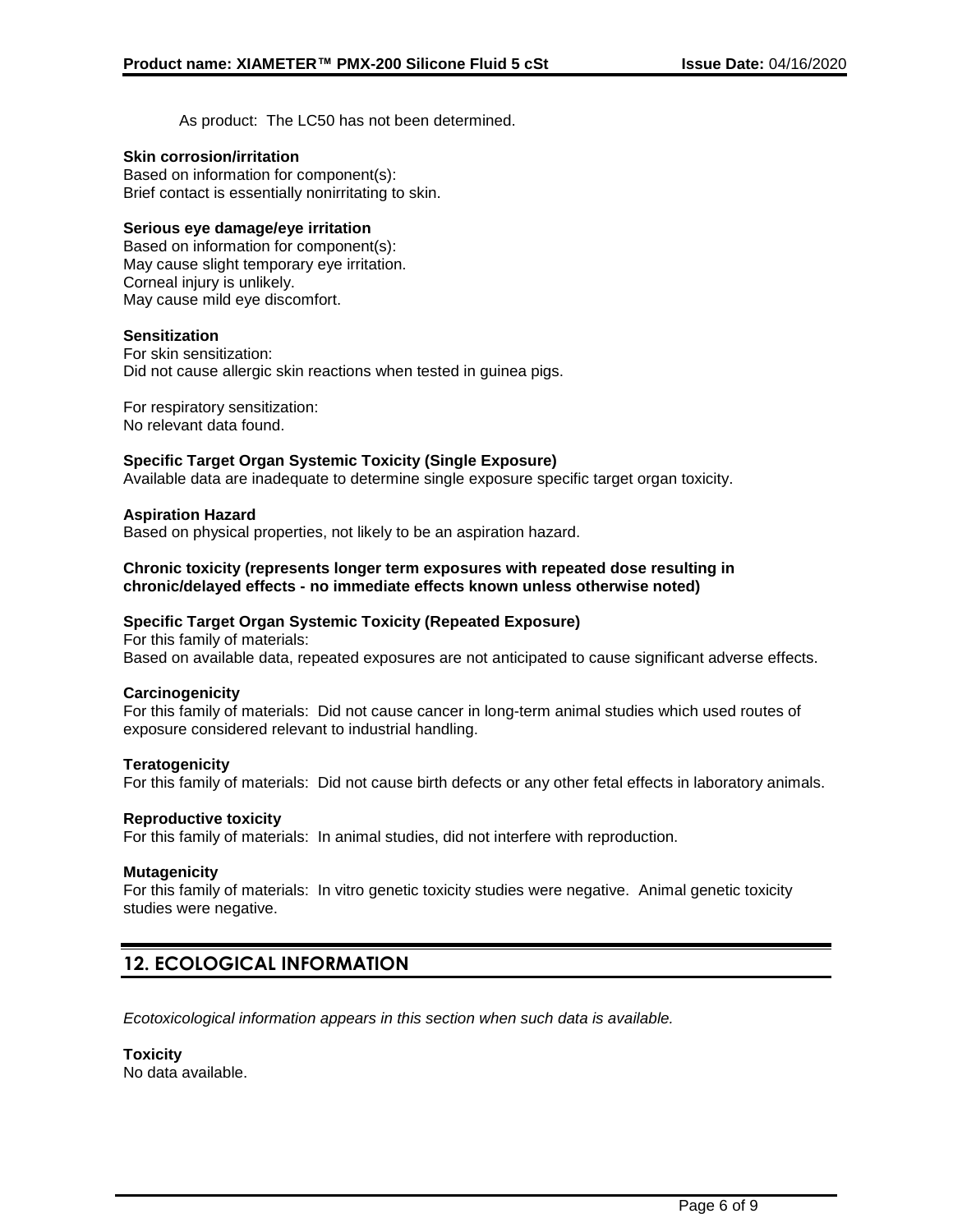**Persistence and degradability** No data available.

**Bioaccumulative potential** No data available.

**Mobility in soil**

No data available.

# **13. DISPOSAL CONSIDERATIONS**

**Disposal methods:** DO NOT DUMP INTO ANY SEWERS, ON THE GROUND, OR INTO ANY BODY OF WATER. All disposal practices must be in compliance with all Federal, State/Provincial and local laws and regulations. Regulations may vary in different locations. Waste characterizations and compliance with applicable laws are the responsibility solely of the waste generator. AS YOUR SUPPLIER, WE HAVE NO CONTROL OVER THE MANAGEMENT PRACTICES OR MANUFACTURING PROCESSES OF PARTIES HANDLING OR USING THIS MATERIAL. THE INFORMATION PRESENTED HERE PERTAINS ONLY TO THE PRODUCT AS SHIPPED IN ITS INTENDED CONDITION AS DESCRIBED IN MSDS SECTION: Composition Information. FOR UNUSED & UNCONTAMINATED PRODUCT, the preferred options include sending to a licensed, permitted: Incinerator or other thermal destruction device. For additional information, refer to: Handling & Storage Information, MSDS Section 7 Stability & Reactivity Information, MSDS Section10 Regulatory Information, MSDS Section 15

**Treatment and disposal methods of used packaging:** Empty containers should be recycled or otherwise disposed of by an approved waste management facility. Waste characterizations and compliance with applicable laws are the responsibility solely of the waste generator. Do not re-use containers for any purpose.

# **14. TRANSPORT INFORMATION**

**Transport in bulk** 

**IBC or IGC Code**

**according to Annex I or II of MARPOL 73/78 and the** 

**DOT**

Not regulated for transport

**Classification for SEA transport (IMO-IMDG):**

Not regulated for transport Consult IMO regulations before transporting ocean bulk

**Classification for AIR transport (IATA/ICAO):**

Not regulated for transport

This information is not intended to convey all specific regulatory or operational requirements/information relating to this product. Transportation classifications may vary by container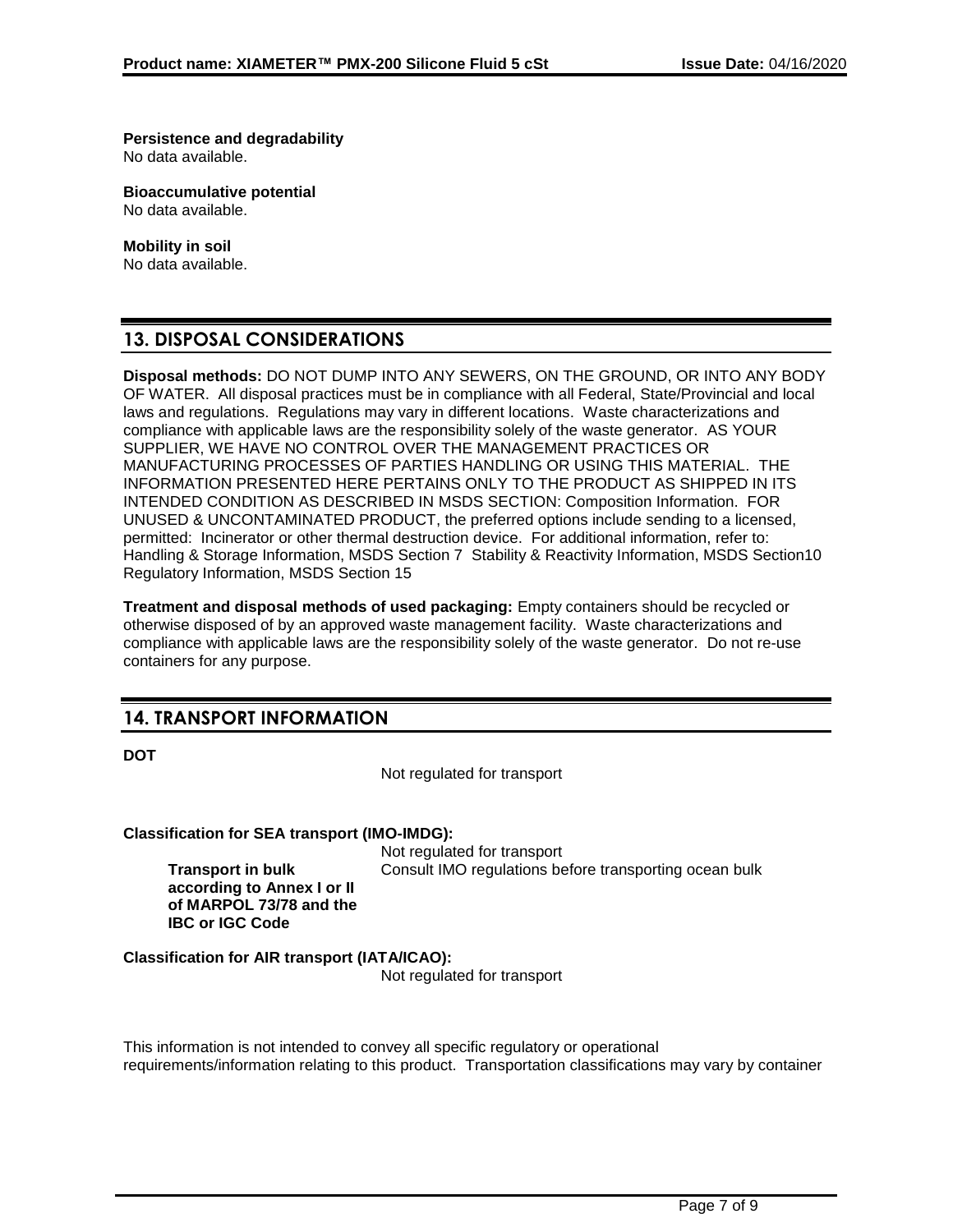volume and may be influenced by regional or country variations in regulations. Additional transportation system information can be obtained through an authorized sales or customer service representative. It is the responsibility of the transporting organization to follow all applicable laws, regulations and rules relating to the transportation of the material.

# **15. REGULATORY INFORMATION**

**Superfund Amendments and Reauthorization Act of 1986 Title III (Emergency Planning and Community Right-to-Know Act of 1986) Sections 311 and 312** No SARA Hazards

# **Superfund Amendments and Reauthorization Act of 1986 Title III (Emergency Planning and Community Right-to-Know Act of 1986) Section 313**

This material does not contain any chemical components with known CAS numbers that exceed the threshold (De Minimis) reporting levels established by SARA Title III, Section 313.

# **Pennsylvania Right To Know**

The following chemicals are listed because of the additional requirements of Pennsylvania law:

## **Components CASRN**

Siloxanes and silicones, dimethyl 63148-62-9 Dodecamethylpentasiloxane 141-63-9

## **California Prop. 65**

This product does not contain any chemicals known to State of California to cause cancer, birth defects, or any other reproductive harm.

## **United States TSCA Inventory (TSCA)**

All components of this product are in compliance with the inventory listing requirements of the U.S. Toxic Substances Control Act (TSCA) Chemical Substance Inventory.

# **16. OTHER INFORMATION**

## **Hazard Rating System**

**NFPA**

| <b>Health</b> | <b>Flammability</b> | <b>Instability</b>        |
|---------------|---------------------|---------------------------|
|               |                     |                           |
| <b>HMIS</b>   |                     |                           |
| Health        | <b>Flammability</b> | <b>Physical</b><br>Hazard |
|               |                     |                           |

## **Revision**

Identification Number: 6023719 / A001 / Issue Date: 04/16/2020 / Version: 8.0 Most recent revision(s) are noted by the bold, double bars in left-hand margin throughout this document.